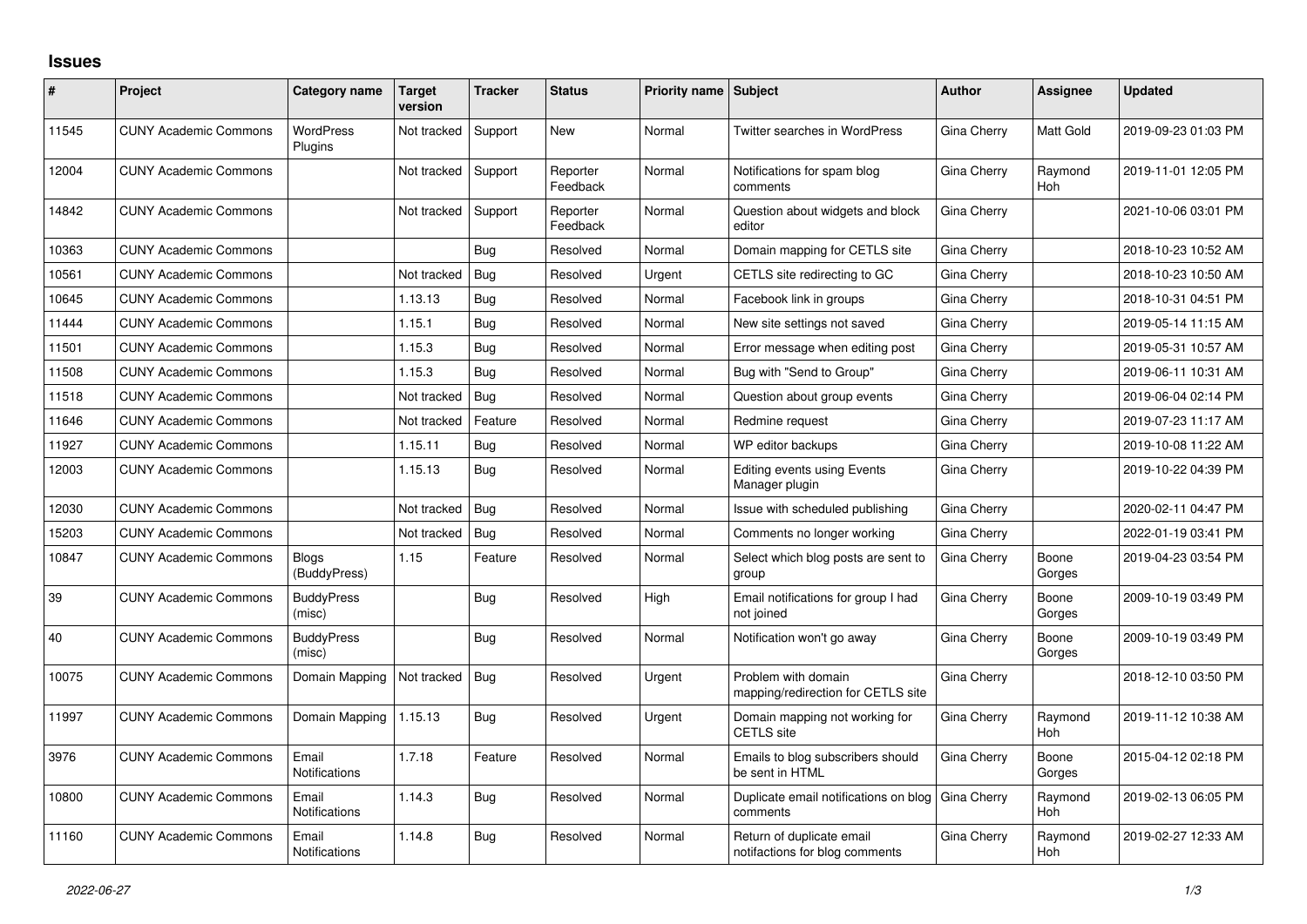| #     | <b>Project</b>               | Category name                 | <b>Target</b><br>version | <b>Tracker</b> | <b>Status</b> | Priority name Subject |                                                                             | Author      | Assignee              | <b>Updated</b>      |
|-------|------------------------------|-------------------------------|--------------------------|----------------|---------------|-----------------------|-----------------------------------------------------------------------------|-------------|-----------------------|---------------------|
| 11398 | <b>CUNY Academic Commons</b> | Email<br><b>Notifications</b> | 1.15                     | Bug            | Resolved      | Normal                | Blog post notification emails are not<br>formatted                          | Gina Cherry | Raymond<br>Hoh        | 2019-05-07 03:22 PM |
| 11513 | <b>CUNY Academic Commons</b> | Email<br><b>Notifications</b> | 1.15.4                   | Bug            | Resolved      | Normal                | Extra group notification                                                    | Gina Cherry | Raymond<br>Hoh        | 2019-06-25 04:22 PM |
| 12036 | <b>CUNY Academic Commons</b> | Email<br><b>Notifications</b> |                          | Bug            | Resolved      | Normal                | Blog post notification not sent to<br>group                                 | Gina Cherry |                       | 2019-11-04 11:36 AM |
| 11451 | <b>CUNY Academic Commons</b> | Group Blogs                   | 1.16                     | Feature        | Resolved      | Normal                | Send to group' checkbox should<br>remain unchecked for saved draft<br>posts | Gina Cherry | Boone<br>Gorges       | 2019-12-04 10:51 AM |
| 15094 | <b>CUNY Academic Commons</b> | Group Invitations             | 2.0.0                    | <b>Bug</b>     | Resolved      | Normal                | Group admins added to site as<br>authors, not admins                        | Gina Cherry | Boone<br>Gorges       | 2022-05-26 11:36 AM |
| 11441 | <b>CUNY Academic Commons</b> | Reply By Email                | 1.15.3                   | Bug            | Resolved      | Normal                | Blog/group comments                                                         | Gina Cherry | Raymond<br>Hoh        | 2019-06-11 11:05 AM |
| 13969 | <b>CUNY Academic Commons</b> | Server                        | Not tracked              | Bug            | Resolved      | Normal                | Problems accessing the Commons                                              | Gina Cherry |                       | 2021-02-11 03:10 PM |
| 11313 | <b>CUNY Academic Commons</b> | Spam/Spam<br>Prevention       | 1.17.7                   | <b>Bug</b>     | Resolved      | High                  | Overly aggressive spam filters                                              | Gina Cherry | Raymond<br><b>Hoh</b> | 2020-11-05 04:30 PM |
| 3892  | <b>CUNY Academic Commons</b> | <b>WordPress</b><br>(misc)    | Future<br>release        | <b>Bug</b>     | Resolved      | High                  | The given object ID is not that of a<br>menu item.                          | Gina Cherry | Gina Cherry           | 2016-06-21 04:49 PM |
| 3669  | <b>CUNY Academic Commons</b> | <b>WordPress</b><br>Plugins   | 1.7.4                    | Feature        | Resolved      | Normal                | Plug-in request: Collapse-o-matic                                           | Gina Cherry | Boone<br>Gorges       | 2014-11-21 11:14 AM |
| 3983  | <b>CUNY Academic Commons</b> | <b>WordPress</b><br>Plugins   | Not tracked              | Support        | Resolved      | Normal                | Bug in list category posts plugin                                           | Gina Cherry | Boone<br>Gorges       | 2015-05-11 11:58 AM |
| 3998  | <b>CUNY Academic Commons</b> | <b>WordPress</b><br>Plugins   | 1.7.19                   | Feature        | Resolved      | Normal                | Voicethread plugin                                                          | Gina Cherry | Boone<br>Gorges       | 2015-04-21 02:35 PM |
| 4850  | <b>CUNY Academic Commons</b> | <b>WordPress</b><br>Plugins   | 1.8.16                   | Bug            | Resolved      | Immediate             | ACERT site is down                                                          | Gina Cherry | Boone<br>Gorges       | 2015-11-05 12:45 PM |
| 7944  | <b>CUNY Academic Commons</b> | <b>WordPress</b><br>Plugins   | 1.10.16                  | Feature        | Resolved      | Normal                | MailChimp plug-in                                                           | Gina Cherry |                       | 2017-04-11 12:38 PM |
| 8389  | <b>CUNY Academic Commons</b> | <b>WordPress</b><br>Plugins   | 1.11.6                   | Feature        | Resolved      | Normal                | Gravity Forms + Custom Post Types<br>plug-in                                | Gina Cherry | Boone<br>Gorges       | 2017-07-06 08:09 PM |
| 9570  | <b>CUNY Academic Commons</b> | WordPress<br>Plugins          | 1.12.13                  | Bug            | Resolved      | Normal                | Guest authors in Co-Authors Plus<br>plug-in not working                     | Gina Cherry | Boone<br>Gorges       | 2018-05-01 06:10 PM |
| 11311 | <b>CUNY Academic Commons</b> | <b>WordPress</b><br>Plugins   | 1.14.11                  | Feature        | Resolved      | Normal                | Request for post expiration plug-in                                         | Gina Cherry | Raymond<br>Hoh        | 2019-04-15 10:47 AM |
| 11312 | <b>CUNY Academic Commons</b> | <b>WordPress</b><br>Plugins   | Not tracked              | Bug            | Resolved      | Normal                | Cannot add guest author to post                                             | Gina Cherry |                       | 2019-04-11 09:56 PM |
| 11488 | <b>CUNY Academic Commons</b> | WordPress<br>Plugins          | 1.15.8                   | <b>Bug</b>     | Resolved      | Normal                | Co-authors plus plug-in                                                     | Gina Cherry | Raymond<br>Hoh        | 2019-08-27 11:36 AM |